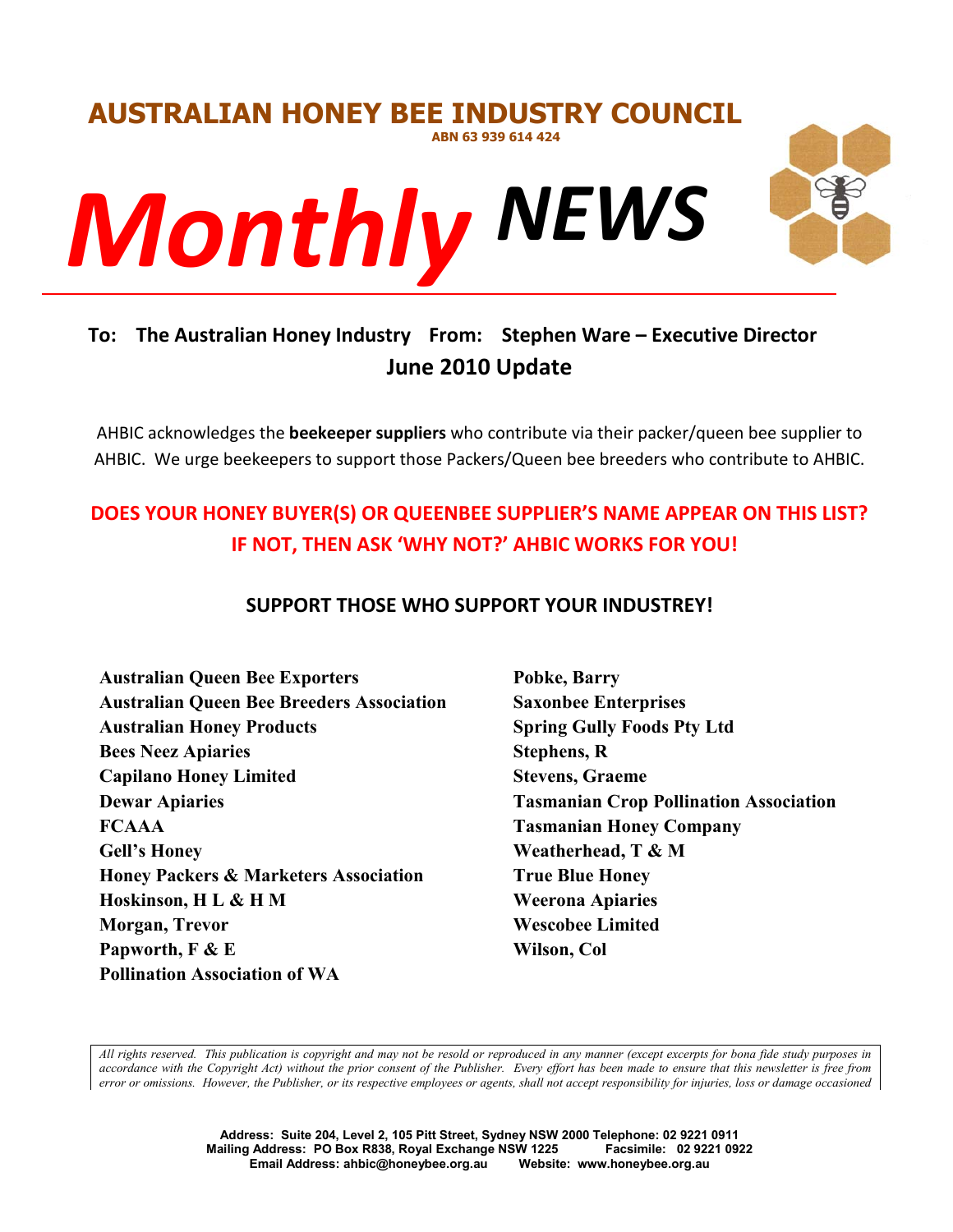*to any person acting or referring from action as a result of the material in this newsletter whether or not such injury, loss or damage is in any way due to any negligent act or omission, breach of duty or default on the part of the Publisher, or its respective employees or agents.*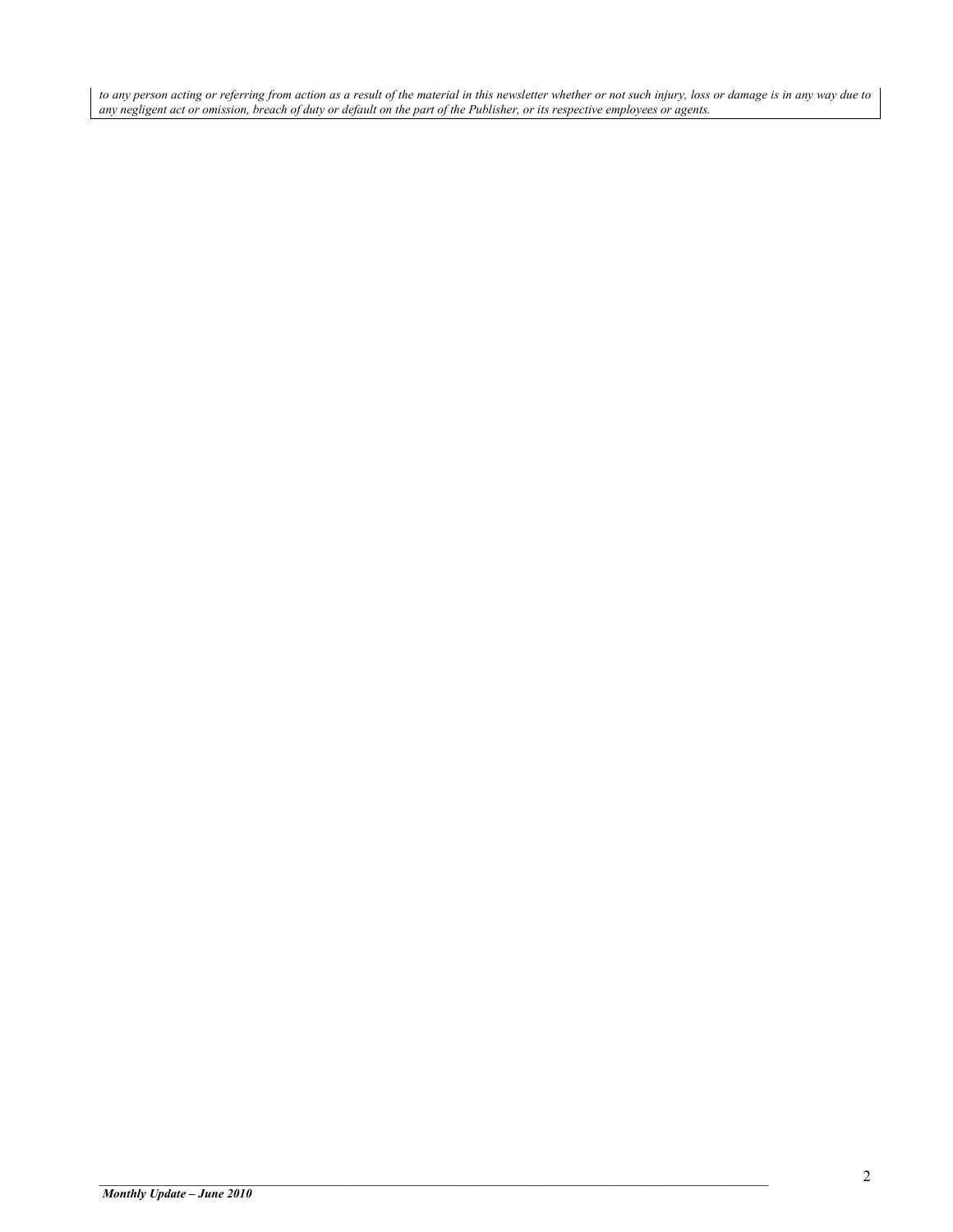# **NEW AHBIC EXECUTIVE BOARD MEMBERS**

The annual general meeting of the Council was held in Ipswich on 18 & 19 June 2010.

The Executive Committee of AHBIC for the coming year consists of:

| Mr Lindsay Bourke     | Chairman        | 0418 131 256 | queenvic@cradlemountainhoney.com.au |
|-----------------------|-----------------|--------------|-------------------------------------|
| Mr Ed Planken         | Deputy Chairman | 08 9271 8133 | eduard.planken@wescobee.com         |
| Mr Ian Stephens       | <b>HPMAA</b>    | 03 6363 1170 | busybees@leatherwoodhoney.com.au    |
| Mr Ken Gell           | <b>FCAAA</b>    | 03 5461 4326 | gells honey@hotmail.com             |
| Mr Trevor Weatherhead | <b>FCAAA</b>    | 07 5467 2135 | queenbee50@bigpond.com              |
| Mr Trevor Morgan      | Capilano Honey  | 08 8626 1355 | tpmorg@bigpond.net.au               |

Also, please note the dates for the various conferences for the 2011 year for forward note in your diary:

## **2011 CONFERENCE DATES**

| <b>FCAAA</b> | New South Wales Apiarists' Association   | 26 & 27 May 2011      |
|--------------|------------------------------------------|-----------------------|
|              | Tasmanian Beekeepers' Association        | 3 & 4 June 2011       |
|              | Victorian Apiarists' Association         | 8 & 9 June 2011       |
|              | WA Farmers Federation-Beekeeping Section | 17 June 2011          |
|              | Queensland Beekeepers' Association       | 30 June & 1 July 2011 |
|              | South Australian Apiarists' Association  | 7 July 2011           |

| Honey Packers and Marketers Association               | <b>TBA</b>  |  |  |
|-------------------------------------------------------|-------------|--|--|
| National Council of Crop Pollination Associations     | 6 Jul 2011  |  |  |
| Australian Queen Bee Breeders' Association            | End of May  |  |  |
| Australian Honey Bee Industry Council                 | 8 July 2011 |  |  |
| Federal Council of Australian Apiarists' Associations | 6 July 2011 |  |  |



# **2010 AWARD OF EXCELLENCE**

Dr Doug Somerville was awarded the Australian Honey Bee Industry Council's Award of Excellence at the Annual General Meeting held in Ipswich on 18 June.

The Award of Excellence is presented annually for outstanding services to the industry.

I think all will agree that Doug is a very worthy recipient serving the industry in many ways.

We sincerely thank him for his support.

*Dr Doug Somerville receiving his award from Mr Lindsay Bourke, AHBIC Chairman.*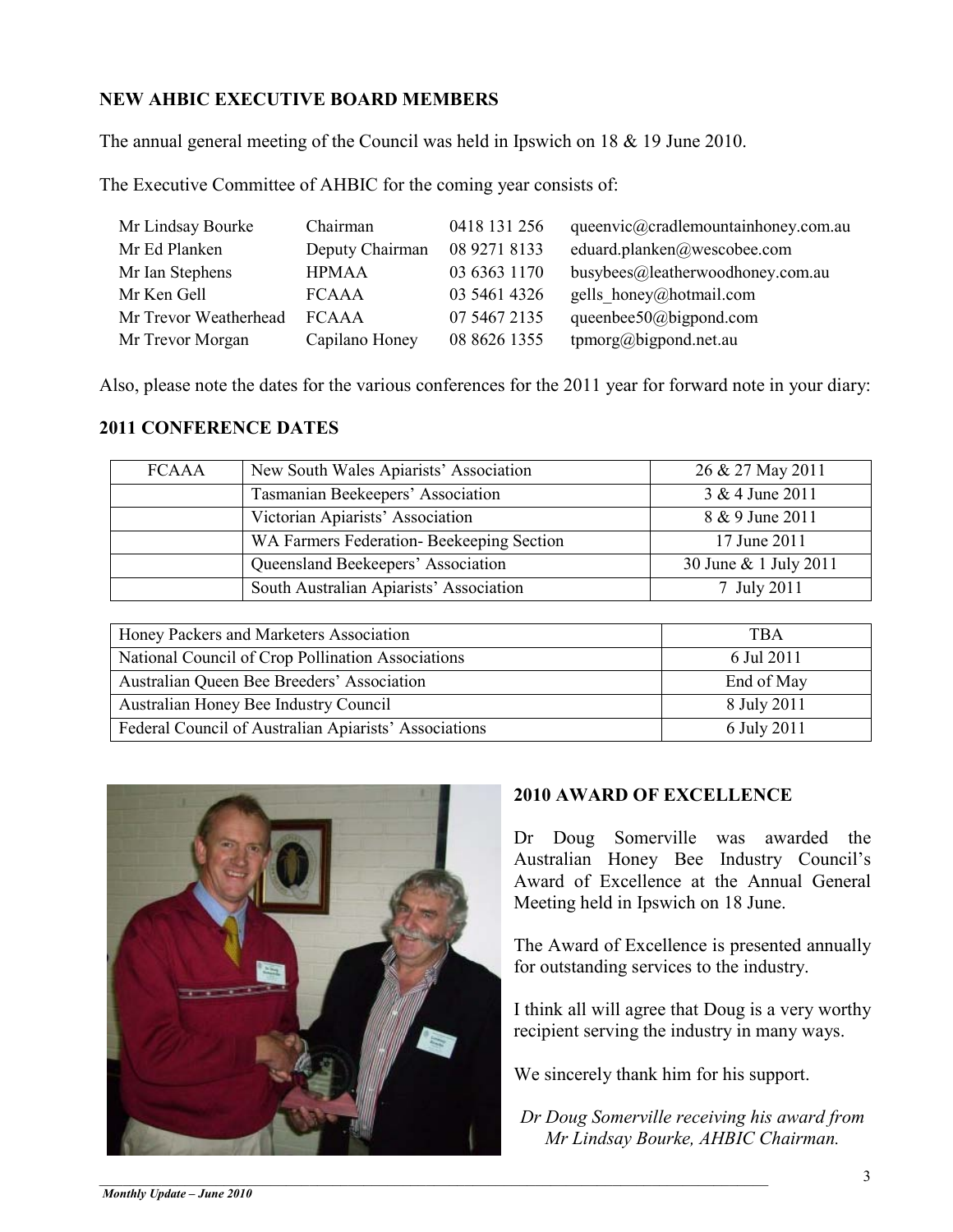### **CHAIRMAN'S REPORT**

On behalf of the Australian Honey Bee Industry Council it gives me great pleasure to present the 2009/10 annual report.

I would like to pass on my thanks to my fellow Executive Committee who have worked hard this year on your behalf – Paula Dewar, Ed Planken, Bill Weiss, Ian Stephens, Ian Zadow, Trevor Morgan and Warren Jones. We welcome the new Executive Committee and look forward to a busy and fruitful year ahead. A special thanks also to the efforts of HBRDC, Des Cannon, Bruce White, Dr. Ben Oldroyd and Dr. Denis Anderson for their support and dedication during the year.

I have detailed below some important issues that AHBIC has been involved with during the year:

#### Asian Bee Incursion in Cairns

Surveillance and eradication of the Asian Honey Bee in Cairns continues. There are fortnightly telephone hook-ups at which the latest developments are discussed and the information relayed to industry via our AHBIC newsletters. Recently the Primary Industries Ministerial Council (PIMC) agreed to a cost sharing agreement where the Governments, i.e. State, Federal and Territories pay 80% and industry 20%.

### AQIS Imported Food Program

AQIS continues to test imported honey on arrival for the presence of residues. AHBIC has consulted regularly over the past year with AQIS to ensure our border protection for imports remain stringent and that imported honey does not pose a quality risk.

#### Genetically Modified Organisms (GMOs)

As you may be aware, Greenpeace brought the issue of GMOs and honey to the attention of the media last season, after they stole honey from hives in Victoria and made allegations that they had confirmed the presence of GMO DNA, likely to have been detected from concentrated pollen. AHBIC provided an immediate media response and a management strategy to ensure the public remained informed of the real issues surrounding honey and GMOs and to ensure the quality and safety of Australian honeys.

#### Pyrrolizidine Alkaloids (PAs) in Honey

Following the German Honey Industry concerns over the occurrence of PAs in honey worldwide, AHBIC has drawn approximately 200 samples of Australian honey from packers for PA testing. This will give us a better understanding of the occurrence of PAs in Australian honey.

## Issues for the Future R & D Funding

AHBIC is currently responding to calls for submissions on the future of Federal Government support for R&D funding and over the next few months AHBIC will work in your interests to protect our ongoing R&D arrangements.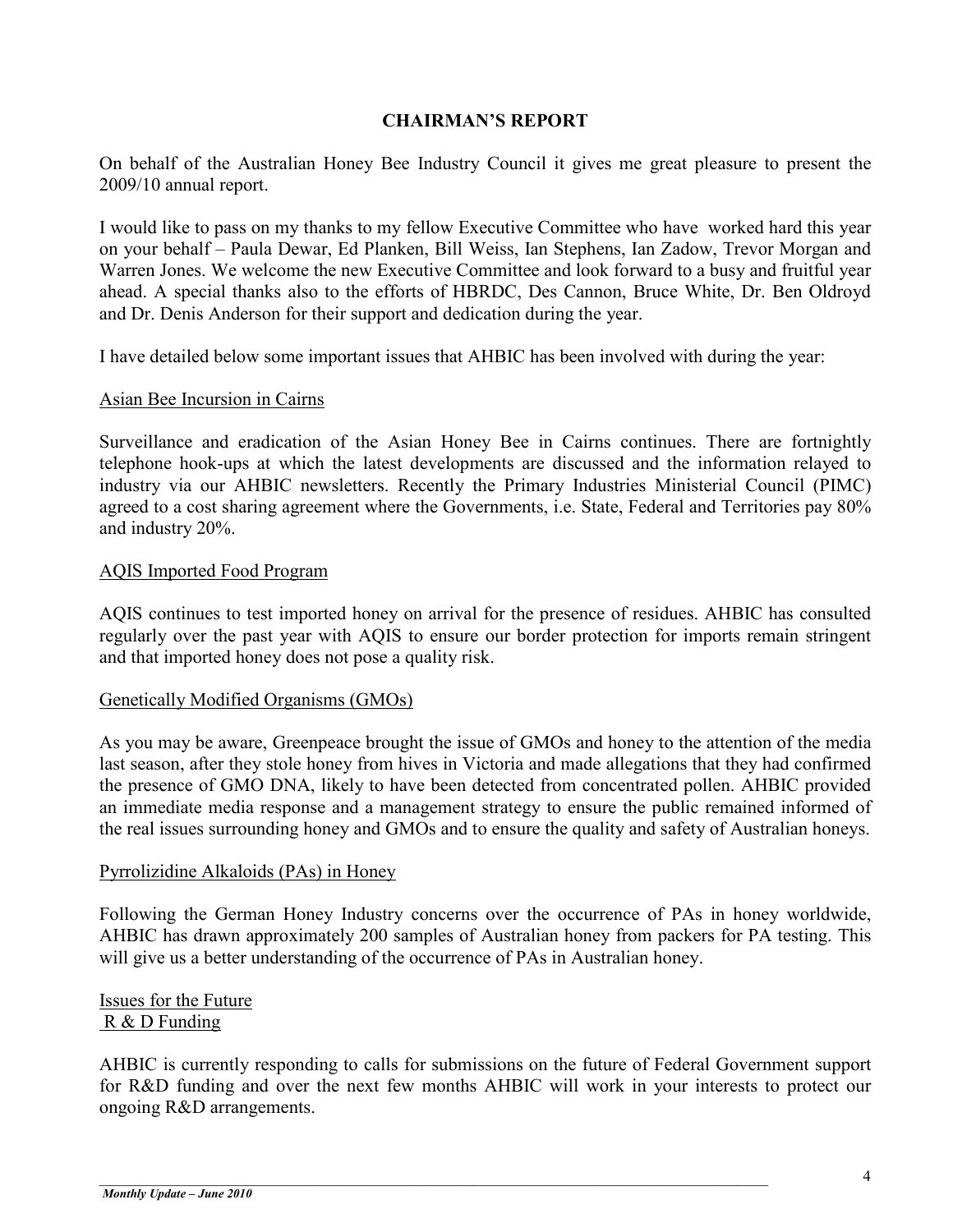## Meeting with AQIS

AHBIC has scheduled a Canberra meeting with AQIS and FSANZ in July to discuss a number of issues through AHBIC's Food Safety & Prevention of Residues Committee (FSPRC) (Ben McKee, Ed Planken and Dawn Smith). They will also be pushing for a provisional ban on imported honey and bee products from New Zealand; all shipments of Chinese imported honey to be subject to antibiotic, pesticide and adulteration testing and that imported honey be prevented from entering Australia if it is not produced under the same systems that Australian beekeepers must adhere to.

I would like to thank all sectors of our industry for their support in what has been an extremely difficult year. AHBIC has had a hectic year with the AHBIC restructuring and the review of our Constitution and hopefully the changes that have been implemented will allow AHBIC to operate more effectively for the benefit of all industry members. Despite the challenges we look forward with optimism to the future.

#### *Lindsay Bourke* **Chairman**

# **B-QUAL REPORT**

The past year for B-Qual has been one of consolidation and forward planning. The B-Qual program currently has 114 fully accredited producers/packers and 232 non accredited members. However, the good news is that we have 48 new applicants who are progressing their risk management plan forward so they can be audited. Many beekeepers now realise that B-Qual accreditation is affordable and not as time consuming as first thought.

Many beekeepers are already operating in extraction sheds and using food grade equipment that would be passed at a B-Qual audit. Often it is only minor upgrades to plant, a few alterations to existing documentation and a streamlining of existing practices that are needed to reach the accreditation stage.

B-Qual recently offered a subsidized work shop training day for beekeepers prior to each State Conference. The aim of the training day was to get beekeepers through the first stage of the program so that they could progress to the implementation of their risk management plan within their business to achieve full certification. Twelve enrolled for the training in Queensland and 44 in South Australia with a further 70 SA beekeepers indicating their interest for another workshop!

Why is there so much urgency for B-Qual Accreditation in South Australia? Currently, in South Australia, quality assurance guidelines are being added to the Code of Practice which is being carried into regulations for the apiary industry. Subsequently, all beekeepers with 50 hives or more are to have a Food Safety Plan in place. However, there are major advantages for all beekeepers in Australia to join B-Qual:

- the additional 5c/kg paid by most major packers for honey supplied by B-Qual accredited producers
- beekeepers fine tune their business into a more professional operation with excellent trace back procedures/paper work and a more efficiently run plant
- if you sell directly to the public through markets, local fruit shops, at the farm gate etc, then you will satisfy food regulations in most States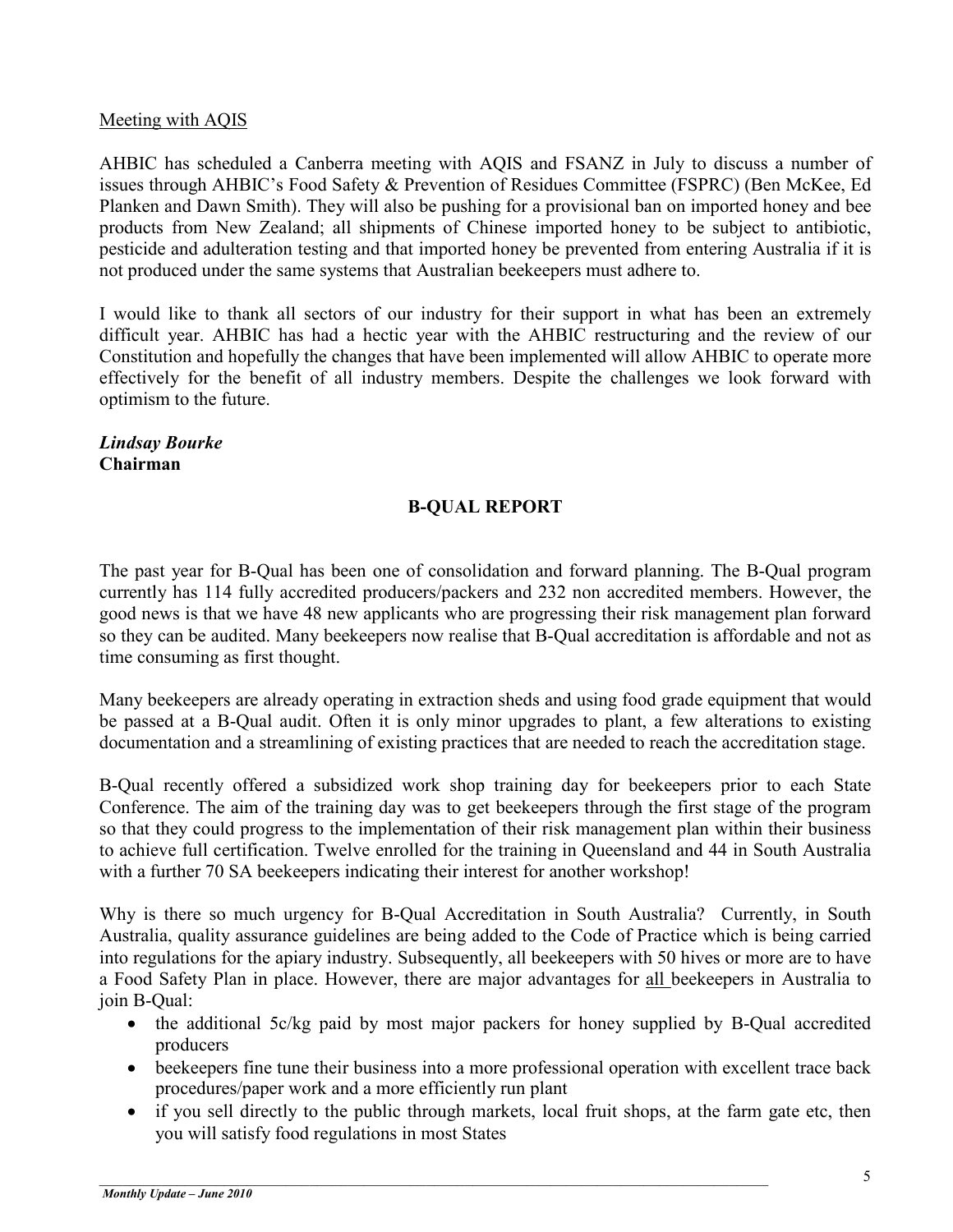- satisfies the legal obligation of producers to sell safe food
- meets the requirements of States who put regulations in place as is currently happening in South Australia

If you are interested in finding out more about the B-Qual program, give me a call – Barry Pobke (08) 85723813 or 0428 950296, or phone Robyn at Aus-Qual in Brisbane 1800 630890 who administers the B-Qual program.

Currently, there are 10 B-Qual auditors in Australia, many of whom you would already know: Bill Winner (Capilano), Dawn Smith (Honey DownUnder), Donald Hay (Tasmania), Trevor Weatherhead (Brisbane), Andrew Brown (Brisbane), Duane Leadbetter (Sydney), Gerry McLoughlin (Western Australia), Rob Kelly (NSW), Bill Marquis (Victoria) and Gary Altmann (South Aust).

They are always available to discuss B-Qual and the program with you. Give them a call.

# *Barry Pobke* **Chairman**

# **REPORT OF THE AUSTRALIAN QUEEN BEE BREEDING GROUP**

The Australian Queen Bee Breeding Program, run by the Australian Queen Bee Breeding Group, has progressed slowly but surely this past year. The AQBBP was successful in selling some AI breeder queens in spring and have several orders for next spring. It is hoped that as this stock becomes distributed amongst the beekeeping industry in Australia we will be able to gain more sales to keep the program viable.

Unfortunately the AQBBG was not able to pay the University of Sydney the third payment of \$11,000 for their project. The AQBBG wrote a letter asking for dispensation from payment due to the financial position of the AQBBG and the University of Sydney granted the dispensation.

The AQBBG was happy that it was able to attract some more members to the group and there are currently 14 financial members.

The evaluations for the 2009/10 season have been completed and it is planned to make these available on the AHBIC website under the "queen breeding program". Thank you to Neil and David Bingley, Lindsay Bourke and Elwyne and Frank Papworth for carrying out the work. The best of each line has now been returned to the Dewar's for incorporation into next seasons reproductions.

The AQBBG would like to acknowledge a generous donation from Ian & Shirley Stephens. Many thanks to Ian and Shirley.

Professor Ben Oldroyd from the University of Sydney has put forward a proposal to have some of the Australian stock tested overseas in the USA. This is looking at the resistance/susceptibility of Australian stock to Varroa. Ben has approached the AQBBG to arrange for some of the program stock to be included in that testing. The AQBBG has agreed to make stock available for this testing.

Finally a big thank you to Laurie and Paula Dewar for the amount of work they put into keeping the program going. If it was not for their work, the program would have fallen over a long time ago.

*Trevor Weatherhead* **Secretary**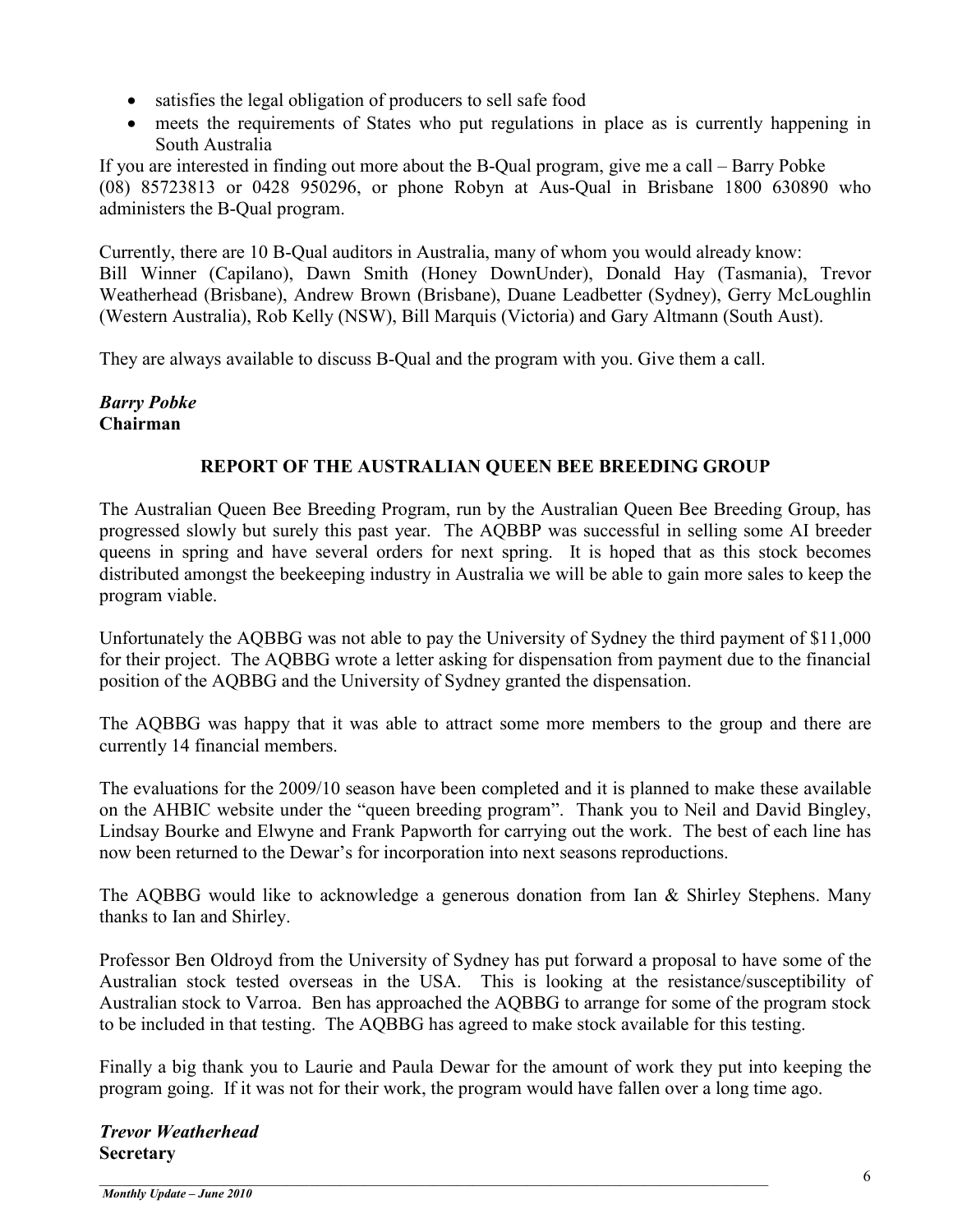#### **HPMAA REPORT**

The Honey Packers and Marketers have pursued the best intentions of both the packers and the Australian apicultural industry during the last 12 months in the representative roles on AHBIC, other bodies and with governments. The packers note there are many challenges ahead in this continually changing world we operate in.

Looking at the year past I can comment:

- All honey packers found it difficult in honey supply for the first half of the financial year due to poor honey production conditions in Australia. The period from January to June 2010 has seen much improved stock levels being available.
- In Australia the volume of honey sold via the three mainstream supermarkets of Coles, Woolworths and Metcash (IGA) increased 3.6% during 2009 *(Source: Retail World January 2010)*. The likes of Aldi, Costco and others do not report into this system so volume variations are unknown although it may be fair to assume a similar trend in their stores.
- Increased demands have been imposed on all packers and some have seen losses of ranged products. Pressure continues on margins achievable for packers with the unabated push on private labels by the big three retail groups.
- Major packers are incurring increased testing, QA and auditing costs which are being imposed on their businesses. While all this is happening there seems to be no abatement in the number of beekeepers selling direct (often at low values).

|                                                                    |                                                    | <b>AUSTRALIAN IMPORTS AND EXPORTS ANALYSIS</b>     |                                                           |                                                  |                                                |                                                  |                                                  |                                                |                                                |
|--------------------------------------------------------------------|----------------------------------------------------|----------------------------------------------------|-----------------------------------------------------------|--------------------------------------------------|------------------------------------------------|--------------------------------------------------|--------------------------------------------------|------------------------------------------------|------------------------------------------------|
| <b>Period</b>                                                      | <b>Combined</b><br><b>Imports</b><br><b>Tonnes</b> | <b>Combined</b><br><b>Exports</b><br><b>Tonnes</b> |                                                           | <b>Packed</b><br><b>Exports</b><br><b>Tonnes</b> | <b>Bulk</b><br><b>Exports</b><br><b>Tonnes</b> | <b>Packed</b><br><b>Exports</b><br><b>Tonnes</b> | <b>Packed</b><br><b>Exports</b><br>$\frac{9}{6}$ | <b>Bulk</b><br><b>Exports</b><br><b>Tonnes</b> | <b>Bulk</b><br><b>Exports</b><br>$\frac{9}{6}$ |
| $Mar-10$<br><b>Dec-09</b><br>$Sep-09$<br>$Jun-09$<br>Total         | 692<br>1,294<br>1,636<br>1.292<br>4.914            | 1,589<br>2,354<br>3,556<br>2,086<br>9,585          | $Mar-10$<br><b>Dec-09</b><br>$Sep-09$<br><b>Jun-09</b>    | 460<br>1,086<br>751<br>710                       | 1,129<br>1,268<br>2,805<br>1,376               | 3,007                                            | 31%                                              | 6,578                                          | 69%                                            |
| Mar-09<br>$Dec-08$<br>$Sep-08$<br>$Jun-08$                         | 522<br>661<br>1.480<br>1.748                       | 2,143<br>2,103<br>1,755<br>1,799                   | $Mar-09$<br>$Dec-08$<br>$Sep-08$<br><b>Jun-08</b>         | 1,055<br>1,088<br>1,066<br>1.020                 | 1,000<br>1,015<br>689<br>779                   | 4,229                                            | 54%                                              | 3,483                                          | 45%                                            |
| Total<br>Mar-08<br><b>Dec-07</b><br><b>Sep 07</b><br><b>Jun-07</b> | 4,411<br>1,355<br>332<br>790<br>151<br>2,628       | 7,800<br>1,362<br>1,391<br>1,208<br>1,320<br>5,281 | Mar-08<br><b>Dec-07</b><br><b>Sep-07</b><br><b>Jun-07</b> | 602<br>676<br>558<br>672                         | 759<br>714<br>632<br>648                       | 2,508                                            | 47%                                              | 2,753                                          | 53%                                            |
|                                                                    |                                                    |                                                    |                                                           |                                                  |                                                |                                                  |                                                  |                                                |                                                |

• From an import and export perspective the following can be seen as occurring over the last three years;

The numbers will change in imports and exports in the next 12 months as supply increases and as we see the effect of the major packer exiting unprofitable markets. The AUD currency exchange value will also impact how the import verse's export numbers will evolve over time.

• World bulk export prices have held reasonably steady over the last two years however the last three months we have seen a weakness downward occurring. Based on current values being payed to Australia beekeepers we cannot be commercially competitive to move any volume. While a few sales are being made overall nothing occurs unless it is a speciality product like Jarrah or the exchange rate drops substantially. Industry should not be surprised if prices fall based on supply reports to hand. International buyers need cheap product as they in turn are being squeezed by their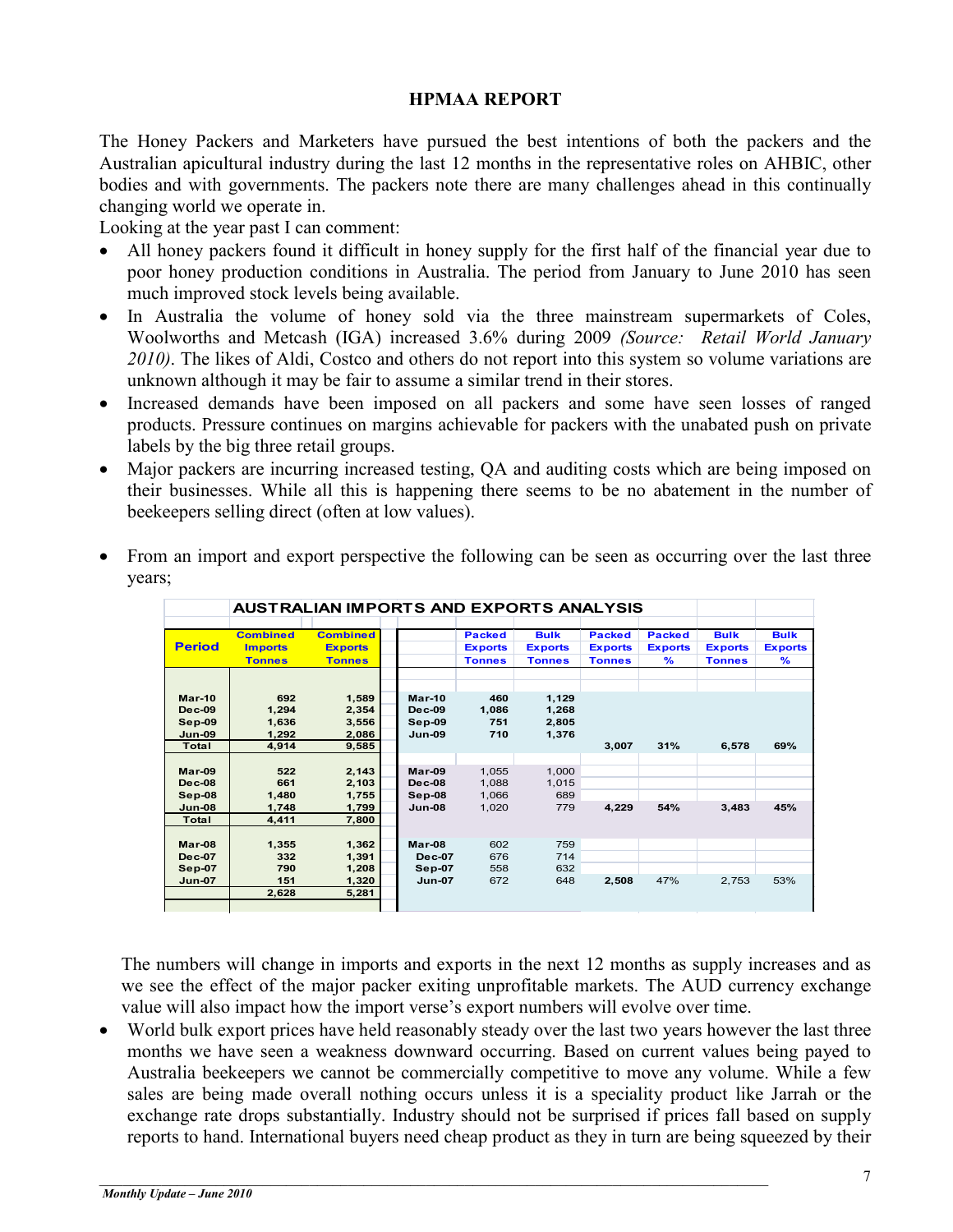customers to supply the very best quality at budget values. This situation does the industry no good worldwide as it is not be sustainable for all.



- Unintentional residues in honey and beeswax remain a major concern to all.
- Packers should be aware of the national implementation by the Commonwealth to take full responsibility, including funding, for the national trade measurement system, from 1 July 2010. This will bring in the introduction of the Average Quantity System (AQS) for packers as an additional method of calculating target weights.
- Changes to the food act and labelling are also in process. Greater chances for prosecution will follow.

On an AHBIC level over the last year, packer delegates have contributed on industry's behalf in the following areas:

- $\triangleright$  International market access issues (duties, barriers, demands etc);
- $\triangleright$  Residue contamination issues (potential PA's, pesticides, antibiotics etc);
- $\triangleright$  Labelling standards;
- $\triangleright$  Honey import standards;
- $\triangleright$  Exporter Honey contamination issue;
- $\triangleright$  Supported a per hive statutory levy to replace all existing statutory honeybee industry levies;
- $\triangleright$  AHBIC readiness plan;
- $\triangleright$  AHBIC constitutional changes;
- $\triangleright$  AHBIC funding;
- $\triangleright$  AQIS what to do in respect of prescribed and non-prescribed goods, what the current market issues where, what was to happen in relation to EXDOC and ER, trade access etc.;
- $\triangleright$  Support for the amalgamation of Plant Health Australia and Animal Health Australia;

The above is just a snapshot of some issues our association has been proactive in over the last 12 months.

Honey Packers believe in having a peak industry body the nature of the current AHBIC that represents ALL sectors of industry. Up to this date its has been the packers that have funded AHBIC and unless some sort of mandatory hive levy comes into play I am sure that we - The HONEY PACKERS – will be the ones asked to support it.

 $\_$  ,  $\_$  ,  $\_$  ,  $\_$  ,  $\_$  ,  $\_$  ,  $\_$  ,  $\_$  ,  $\_$  ,  $\_$  ,  $\_$  ,  $\_$  ,  $\_$  ,  $\_$  ,  $\_$  ,  $\_$  ,  $\_$  ,  $\_$  ,  $\_$  ,  $\_$  ,  $\_$  ,  $\_$  ,  $\_$  ,  $\_$  ,  $\_$  ,  $\_$  ,  $\_$  ,  $\_$  ,  $\_$  ,  $\_$  ,  $\_$  ,  $\_$  ,  $\_$  ,  $\_$  ,  $\_$  ,  $\_$  ,  $\_$  ,

### *Eduard Planken* **President HPMAA**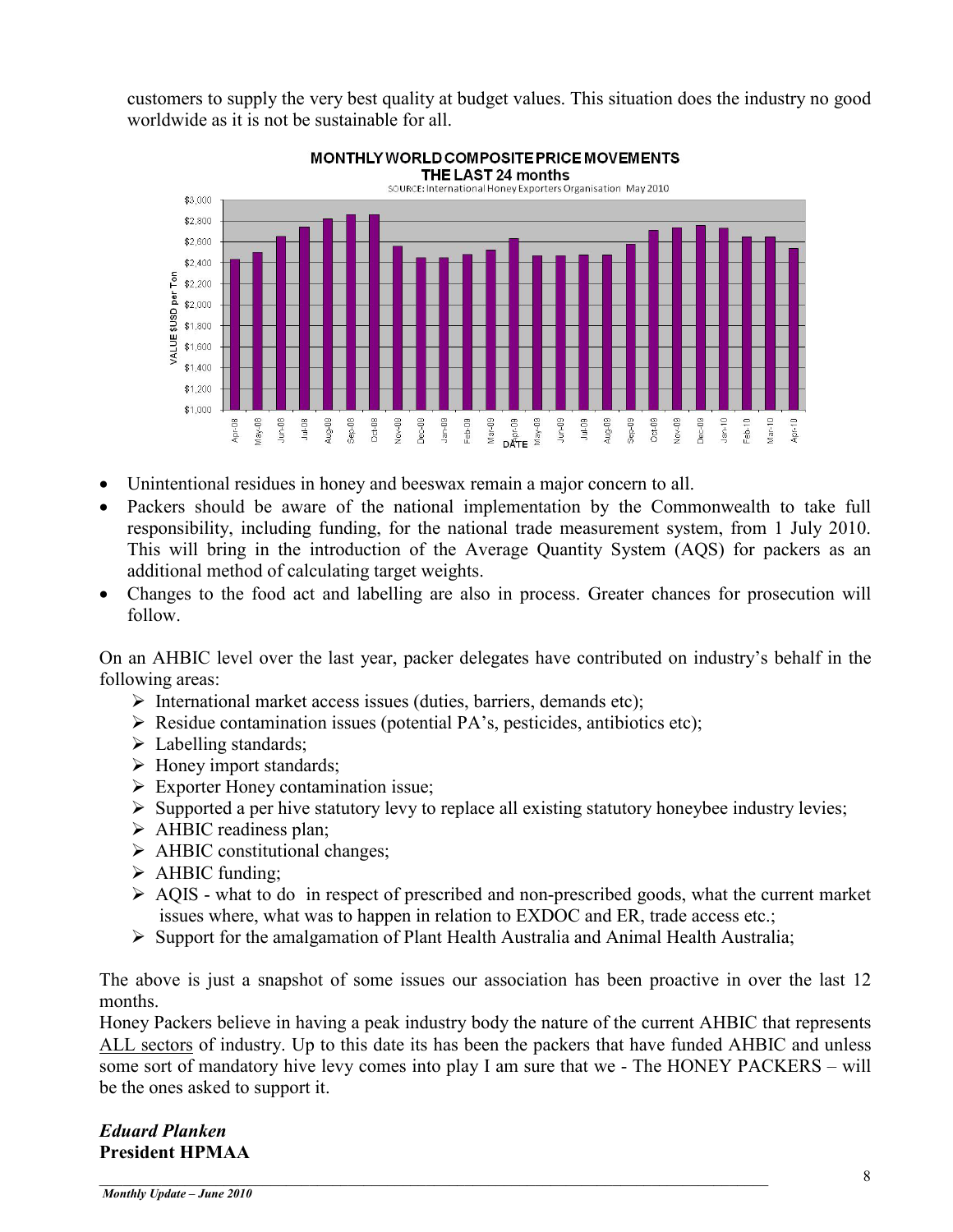# **VALE – JOHN GUILFOYLE**

We were saddened to hear of the passing of John Guilfoyle on the 9 June 2010. AHBIC would like to offer its sincere condolences to John's children Jan, Ross and Kym; son-in-law Mal and grandchildren Tracy, Kylie, Ian, Amy, John, Peter and Jennifer.

John will be sadly missed by the Australian beekeeping industry.

A tribute to John is currently being completed by industry members and will be published in next month's AHBIC newsletter.

## **APIS CERANA UPDATE**

In the past month, there have been 15 Asian Bee swarms and nests found in the Cairns/Gordonvale areas.

Beelining is currently underway at Behana Gorge, Goldsborough, Cairns, Yarrabah, Gordonvale, Lake Eacham, Redlynch (Cairns suburb) and Aeroglen (Cairns suburb). This may seem a lot but when you consider the number of staff now employed it is what would be expected.

A single bee was found in a house at Atherton which is still within the RA. There has been surveillance carried out around the area and no other cerana have been found.

Precautionary work has being undertaken with Queensland Rail (QR) to look at the line from Cairns to Townsville for cerana.

A new Community Engagement Officer has been employed in Cairns and is spending half her time on Asian bee work.

There has been an extra 6 staff employed making 34 in total in the field plus 2 more to be employed.

The Asian bee is now a declared pest under the Queensland Exotic Diseases in Animals Act. This now allows for quarantines to be put in place under this Act.

Recording equipment that has been made available to the team will be used to record cerana. This would hopefully help in the detection of cerana on foraging plants e.g. tall palms.

It also has the possibility of using the recordings to prove that there are no cerana in packages shipped to the USA or other countries. Not that this is likely but we have those in the USA who have been trying to whip up concern that cerana could come with the packages. This would put that fear campaign to rest.

The bee eater pellets have revealed cerana wings in Cairns, Smithfield and Machans Beach. These can be accounted for in the nests and swarms destroyed plus area where foragers are being beelined. It is encouraging that cerana wings are being found as it shows that the examination of these pellets is a positive way of finding area to look at. The only minus is if the bee eaters are starting to migrate north and pellets were found further north which would be a false positive.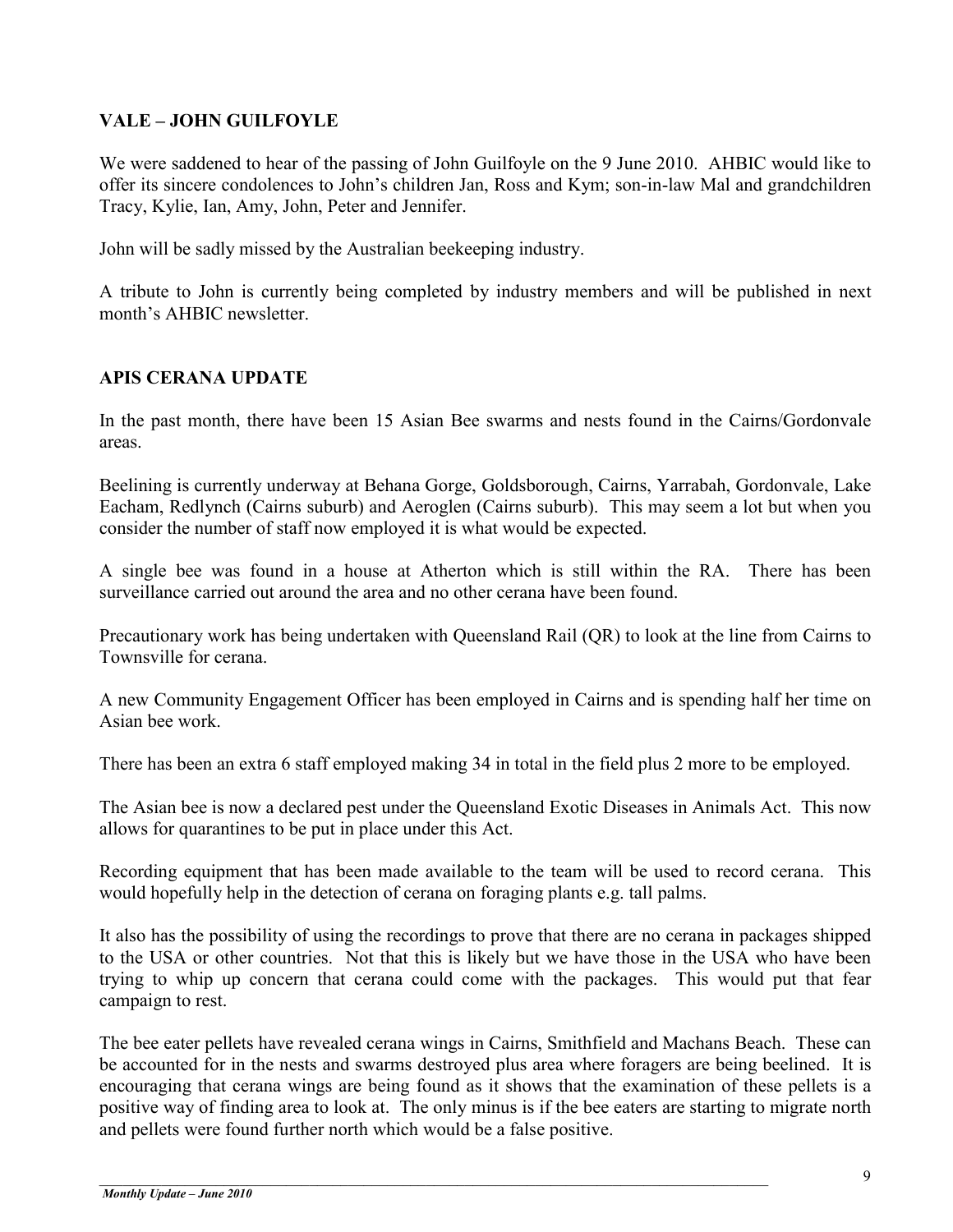The detector dog was recently in Cairns. Both dog and handler were stung by bees without problems. They will be back in early July.

Community engagement will be carried out over the coming week with a festival at Yorkeys Knob, a northern beach suburb. The cane harvesting season is about to start. Contact will be made with mill staff, cane growers and harvesters via their newsletters plus the Community Engagement Officer will be attending the induction of the loco drivers.

There are some Conservation volunteers who will receive training in surveillance and will be used in the northern beach suburbs of Cairns.

## **Trevor Weatherhead**

## **AHBIC PROFILE – LINDSAY BOURKE**

Over the next few months we will take a more personal look at what our AHBIC Board get up to besides their roles of hard working lobbyists for our industry.

Many of you are familiar with Lindsay in his role of AHBIC Chair but behind the scenes he is kept busier than ever following the honey flows of the Tasmanian countryside.

By the time Tasmanian lad, Lindsay Bourke was 23 years old he was running 200 hives and 20 nucs part time while working as a wool classer. However, beekeeping took a back seat when he became a fire fighter working for the fire dept for 15 years and later on as a property developer.

At the age of 60 years, when most people are considering retirement, Lindsay decided to take a serious look at beekeeping again starting off with 92 hives and steadily building up to 3000 hives seven years later.

These days, Lindsay is based in Launceston and travels no more than  $4\frac{1}{2}$  hours with his bees to pollinate crops or follow the Leatherwood honey flows concentrated in the rainforests of the West Coast of Tasmania.

Diversifying into the brewing of honey ales, nectar and mead and producing quality creamed honey made from Christmas Bush have become challenging sidelines for Lindsay who has numerous awards for his ales and meads. Last year alone he produced over 20,000 litres of his famous brews.

While Tasmania is renowned for its unique Leatherwood honey, Lindsay is well known for his unique extraction facilities. He extracts his honey in a hospital!

Once a maternity hospital, Lindsay has set up a quality accredited extraction plant on the ground floor of the seven-storey hospital in High Street Launceston. An elevator takes him to the third floor where Lindsay stores his supers. At one time he had more than 100 tonnes of honey stored in one of the hospital wards!

Lindsay and his wife Yeonsoon extend a warm invitation to any industry members who may be visiting Tasmania in the future to come and have a look at their unique extraction facilities. They can be contacted on: 03 6331 0888 or 0419 557431.